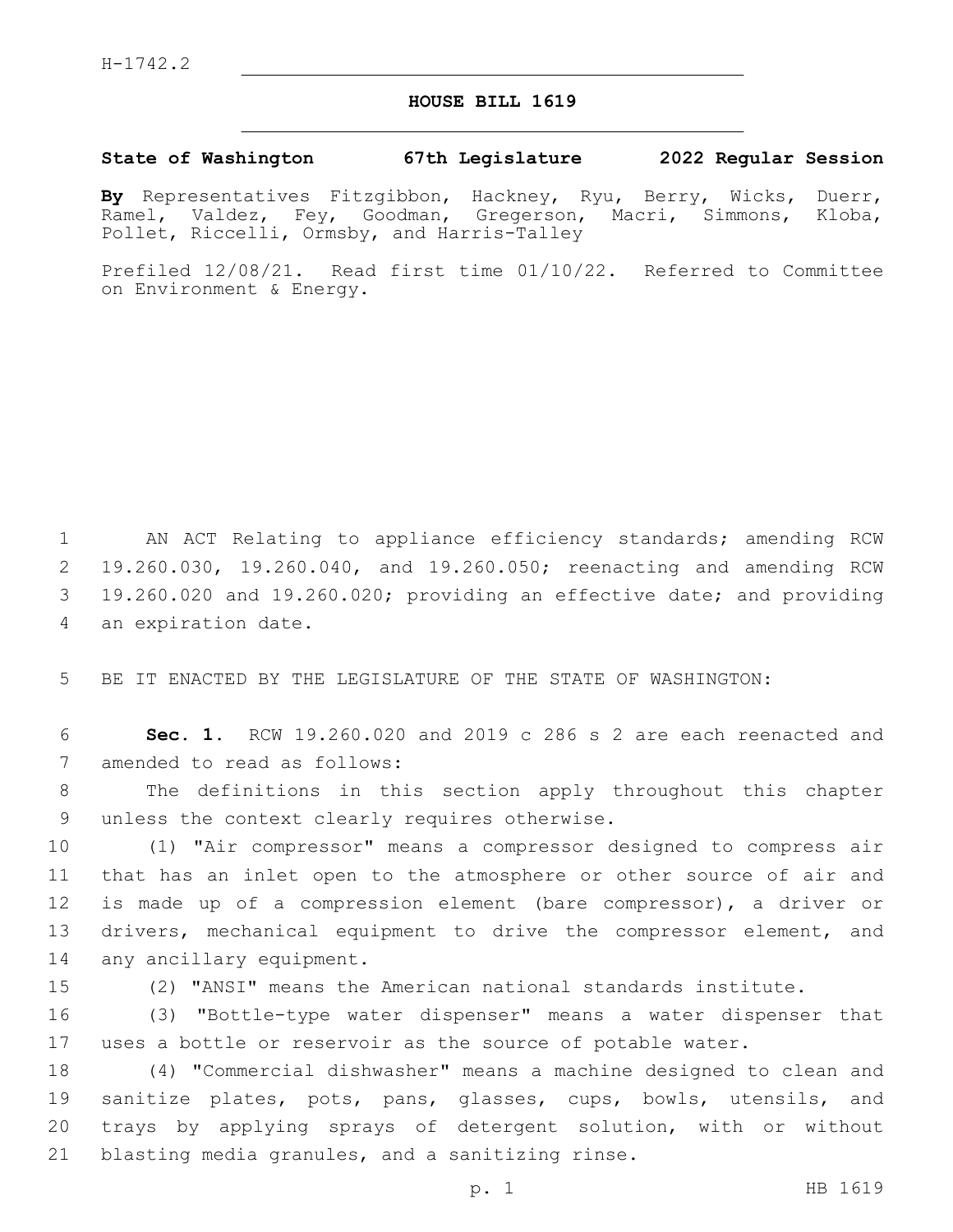(5) "Commercial fryer" means an appliance, including a cooking vessel, in which oil is placed to such a depth that the cooking food is supported by displacement of the cooking fluid rather than by the bottom of the vessel. Heat is delivered to the cooking fluid by means of an immersed electric element of band-wrapped vessel (electric fryers) or by heat transfer from gas burners through either the walls of the fryer or through tubes passing through the cooking fluid (gas 8 fryers).

 (6) "Commercial hot food holding cabinet" means a heated, fully enclosed compartment, with one or more solid or partial glass doors, that is designed to maintain the temperature of hot food that has been cooked in a separate appliance. "Commercial hot food holding cabinet" does not include heated glass merchandising cabinets, drawer 14 warmers, or cook and hold appliances.

 (7) "Commercial steam cooker" means a device with one or more food-steaming compartments in which the energy in the steam is transferred to the food by direct contact. Models may include countertop models, wall-mounted models, and floor models mounted on a 19 stand, pedestal, or cabinet-style base.

 (8) "Compensation" means money or any other valuable thing, regardless of form, received or to be received by a person for 22 services rendered.

 (9) "Compressor" means a machine or apparatus that converts different types of energy into the potential energy of gas pressure for displacement and compression of gaseous media to any higher- pressure values above atmospheric pressure and has a pressure ratio 27 at full-load operating pressure greater than 1.3.

 (10) "Cook and hold appliance" means a multiple mode appliance intended for cooking food that may be used to hold the temperature of the food that has been cooked in the same appliance.

(11) "CTA" means the consumer technology association.

(12) "Department" means the department of commerce.

(13) "Drawer warmer" means an appliance that consists of one or

 more heated drawers and that is designed to hold hot food that has been cooked in a separate appliance at a specified temperature. (14) "Electric storage water heater" means a consumer product

 that uses electricity as the energy source to heat domestic potable water, has a nameplate input rating of twelve kilowatts or less, contains nominally forty gallons but no more than one hundred twenty gallons of rated hot water storage volume, and supplies a maximum hot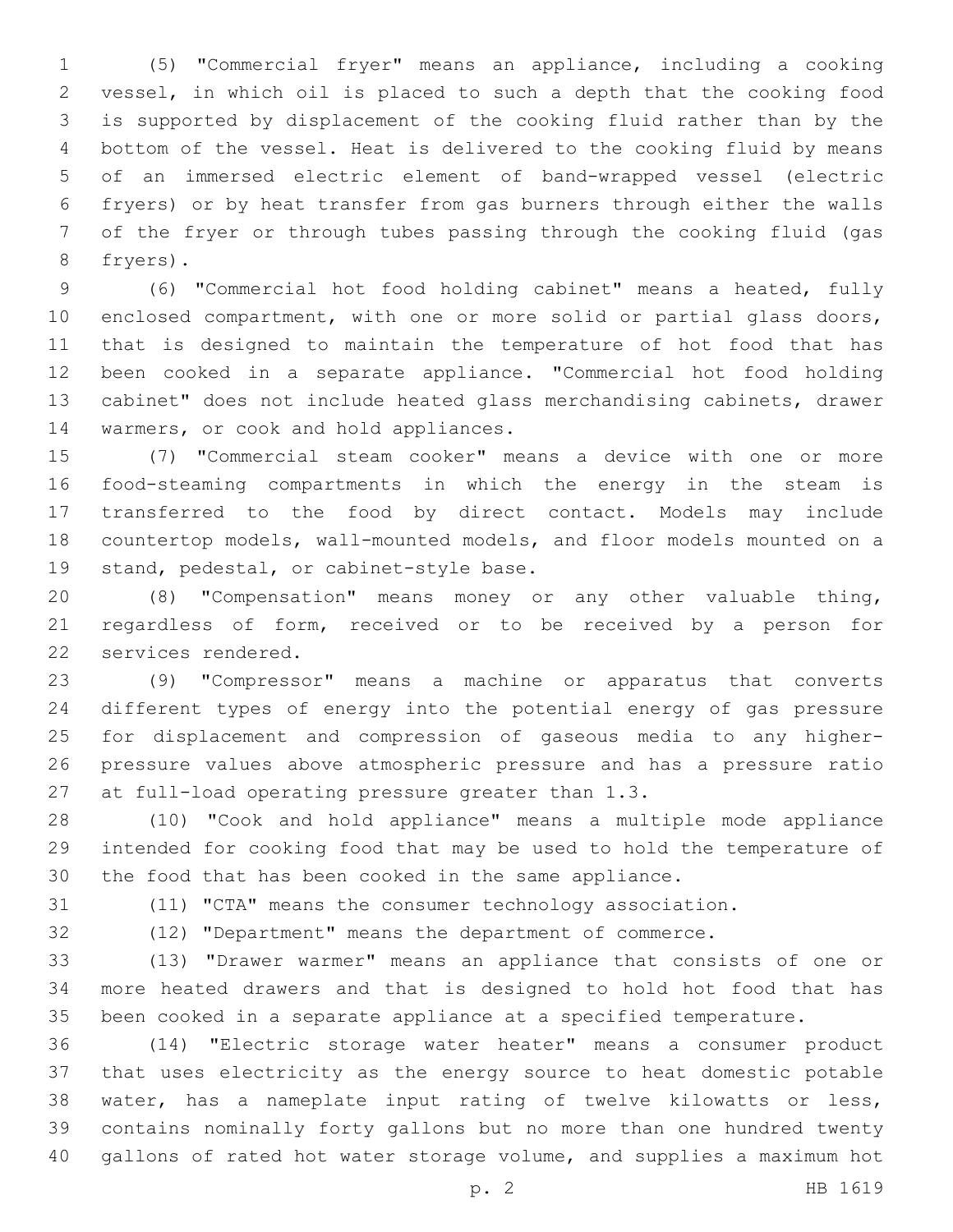water delivery temperature less than one hundred eighty degrees 2 Fahrenheit.

 (15) "General service lamp" has the same meaning as set forth in the action published at 82 Fed. Reg. 7276, 7321-22 (January 19, 2017) and modified by the action published at 82 Fed. Reg. 7322, 7333 (January 19, 2017).6

 (16) "Heated glass merchandising cabinet" means an appliance with a heated cabinet constructed of glass or clear plastic doors which, with seventy percent or more clear area, is designed to display and maintain the temperature of hot food that has been cooked in a 11 separate appliance.

 (17) "High color rendering index fluorescent lamp" or "high CRI fluorescent lamp" means a fluorescent lamp with a color rendering index of eighty-seven or greater that is not a compact fluorescent 15 lamp.

 (18) "Hot water dispenser" means a small electric water heater that has a measured storage volume of no greater than one gallon.

 (19) "Mini-tank electric water heater" means a small electric water heater that has a measured storage volume of more than one gallon and a rated storage volume of less than twenty gallons.

 (20) "Point-of-use water dispenser" means a water dispenser that uses a pressurized water utility connection as the source of potable 23 water.

 (21) "Portable air conditioner" means a portable encased assembly, other than a packaged terminal air conditioner, room air conditioner, or dehumidifier, that delivers cooled, conditioned air to an enclosed space, and is powered by single-phase electric current. It includes a source of refrigeration and may include additional means for air circulation and heating and may be a single-30 duct or a dual-duct portable air conditioner.

 (22) "Portable electric spa" means a factory-built electric spa or hot tub, which may or may not include any combination of integral controls, water heating, or water circulating equipment.

 (23) "Pressure regulator" means a device that maintains constant operating pressure immediately downstream from the device, given 36 higher pressure upstream.

 (24) (("Residential pool pump" means a pump used to circulate and filter pool water in order to maintain clarity and sanitation.

39 (25))) "Residential ventilating fan" means a ceiling, wall-mounted, or remotely mounted in-line fan designed to be used in a

p. 3 HB 1619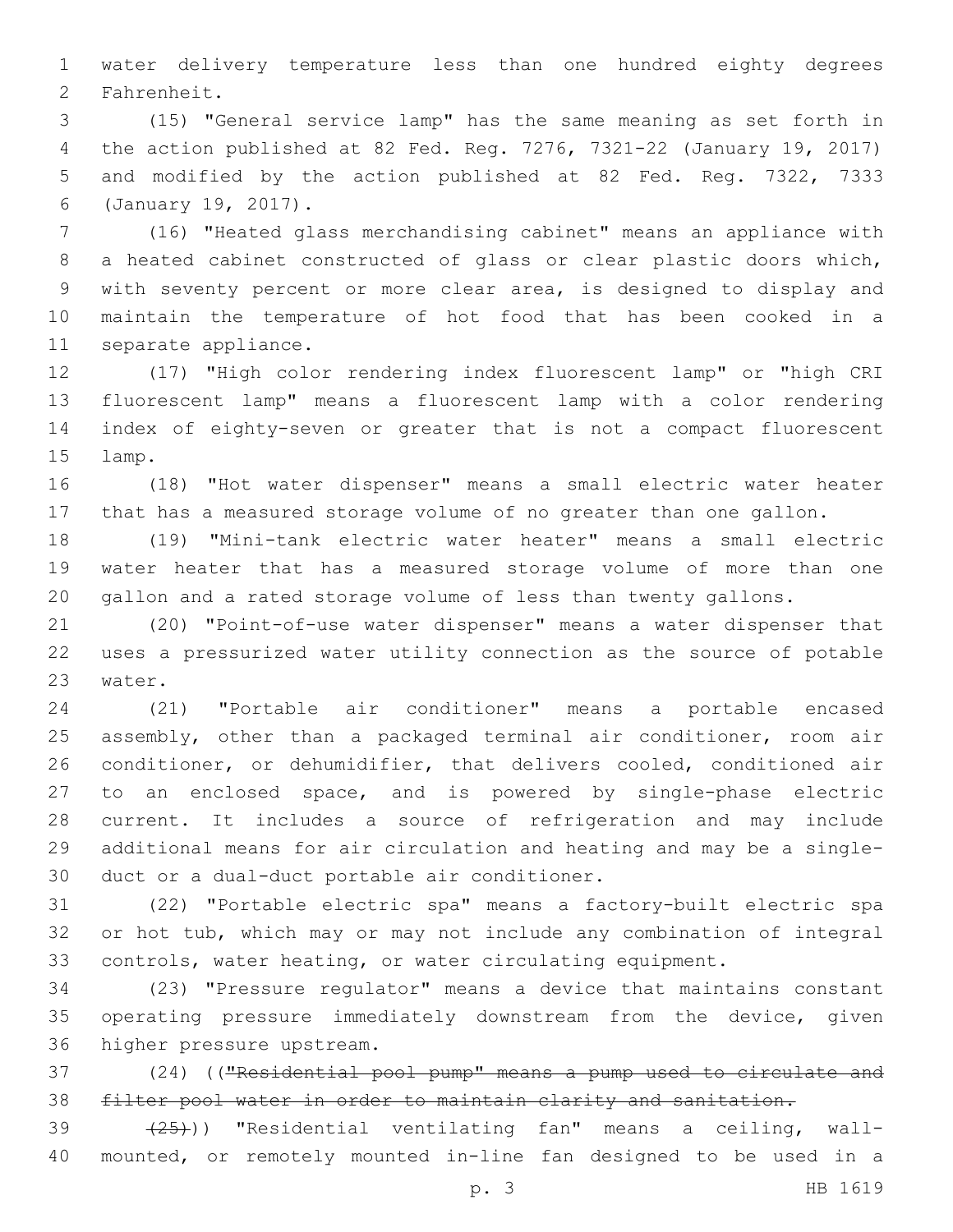bathroom or utility room whose purpose is to move objectionable air 2 from inside the building to the outdoors.

 ( $(\overline{+26})$ )  $(25)$  "Signage display" means an analog or digital device designed primarily for the display for computer-generated signals that is not marketed for use as a computer monitor or a television.

 (((27))) (26) "Spray sprinkler body" means the exterior case or shell of a sprinkler incorporating a means of connection to the piping system designed to convey water to a nozzle or orifice.

 (((28) "Uninterruptible power supply" means a battery charger 10 consisting of a number of convertors, switches, and energy storage 11 devices such as batteries, constituting a power system for maintaining continuity of load power in case of input power failure.

13 (29))) (27) "Water cooler" means a freestanding device that consumes energy to cool or heat potable water, including cold only units, hot and cold units, cook and cold units, storage-type units, 16 and on-demand units.

 (28) "Air purifier," also known as "room air cleaner," means an electric, cord-connected, portable appliance with the primary 19 function of removing particulate matter from the air and that can be moved from room to room.

 (29) "Commercial oven" means a chamber designed for heating, 22 roasting, or baking food by conduction, convection, radiation, or electromagnetic energy, or any combination thereof.

 (30)(a) "Electric vehicle supply equipment" means the conductors, 25 including the ungrounded, grounded, and equipment grounding 26 conductors, the electric vehicle connectors, attachment plugs, and 27 all other fittings, devices, power outlets, or apparatuses installed specifically for the purpose of delivering energy from the premises wiring to the electric vehicle. Charging cords with NEMA 5-15P and NEMA 5-20P attachment plugs are considered electric vehicle supply equipment.

## (b) "Electric vehicle supply equipment" does not include the 33 conductors, connectors, and fittings that are part of a vehicle.

 (31) "Industrial air purifier" means an indoor air cleaning 35 device manufactured, advertised, marketed, labeled, and used solely for industrial use that is marketed solely through industrial supply outlets or businesses and prominently labeled as "Solely for industrial use. Potential health hazard: Emits ozone".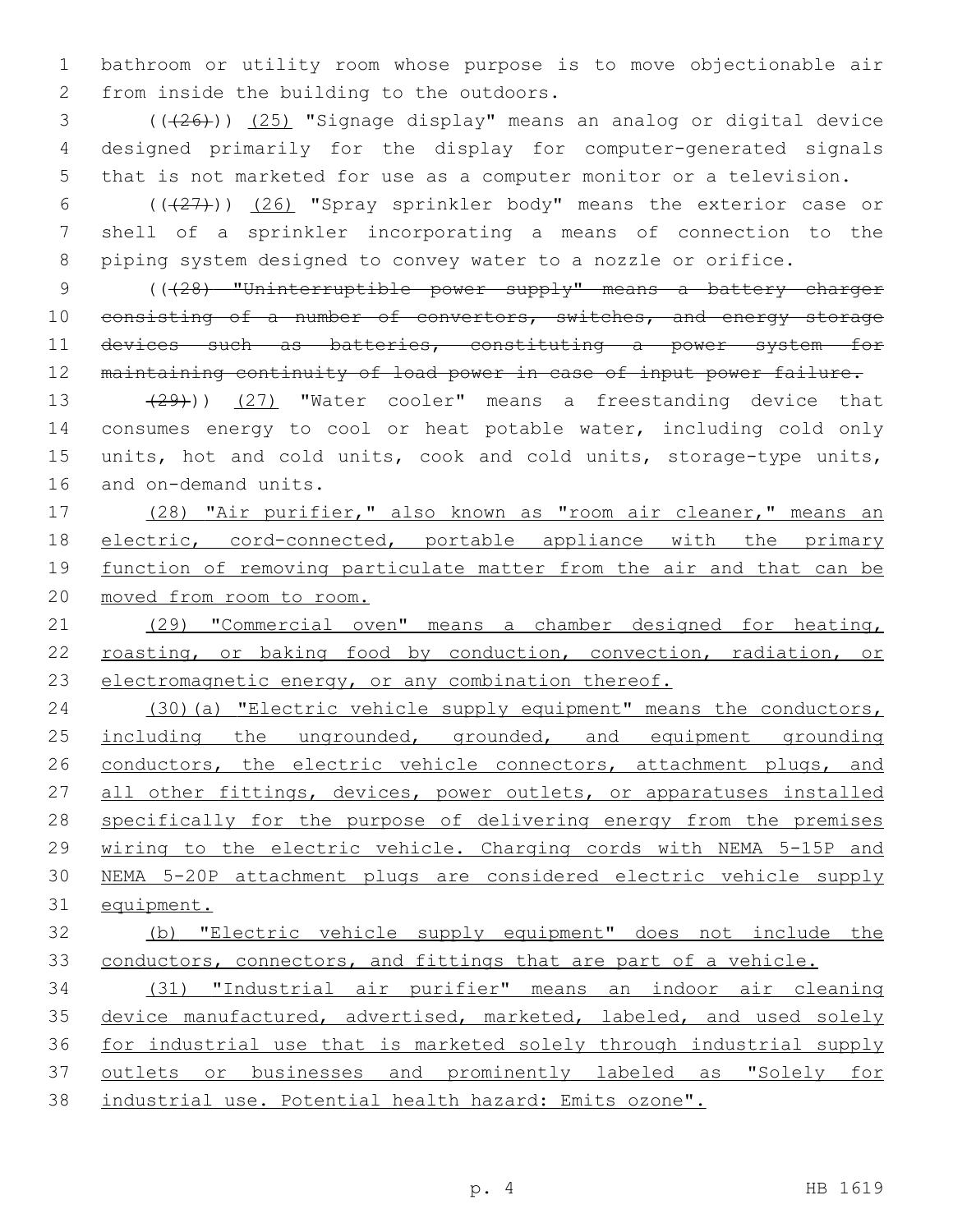**Sec. 2.** RCW 19.260.020 and 2019 c 286 s 2 are each reenacted and 2 amended to read as follows:

 The definitions in this section apply throughout this chapter 4 unless the context clearly requires otherwise.

 (1) "Air compressor" means a compressor designed to compress air that has an inlet open to the atmosphere or other source of air and is made up of a compression element (bare compressor), a driver or drivers, mechanical equipment to drive the compressor element, and 9 any ancillary equipment.

(2) "ANSI" means the American national standards institute.

 (3) "Bottle-type water dispenser" means a water dispenser that uses a bottle or reservoir as the source of potable water.

 (4) "Commercial dishwasher" means a machine designed to clean and sanitize plates, pots, pans, glasses, cups, bowls, utensils, and trays by applying sprays of detergent solution, with or without 16 blasting media granules, and a sanitizing rinse.

 (5) "Commercial fryer" means an appliance, including a cooking vessel, in which oil is placed to such a depth that the cooking food is supported by displacement of the cooking fluid rather than by the bottom of the vessel. Heat is delivered to the cooking fluid by means of an immersed electric element of band-wrapped vessel (electric fryers) or by heat transfer from gas burners through either the walls of the fryer or through tubes passing through the cooking fluid (gas 24 fryers).

 (6) "Commercial hot food holding cabinet" means a heated, fully enclosed compartment, with one or more solid or partial glass doors, that is designed to maintain the temperature of hot food that has been cooked in a separate appliance. "Commercial hot food holding cabinet" does not include heated glass merchandising cabinets, drawer 30 warmers, or cook and hold appliances.

 (7) "Commercial steam cooker" means a device with one or more food-steaming compartments in which the energy in the steam is transferred to the food by direct contact. Models may include countertop models, wall-mounted models, and floor models mounted on a 35 stand, pedestal, or cabinet-style base.

 (8) "Compensation" means money or any other valuable thing, regardless of form, received or to be received by a person for 38 services rendered.

 (9) "Compressor" means a machine or apparatus that converts different types of energy into the potential energy of gas pressure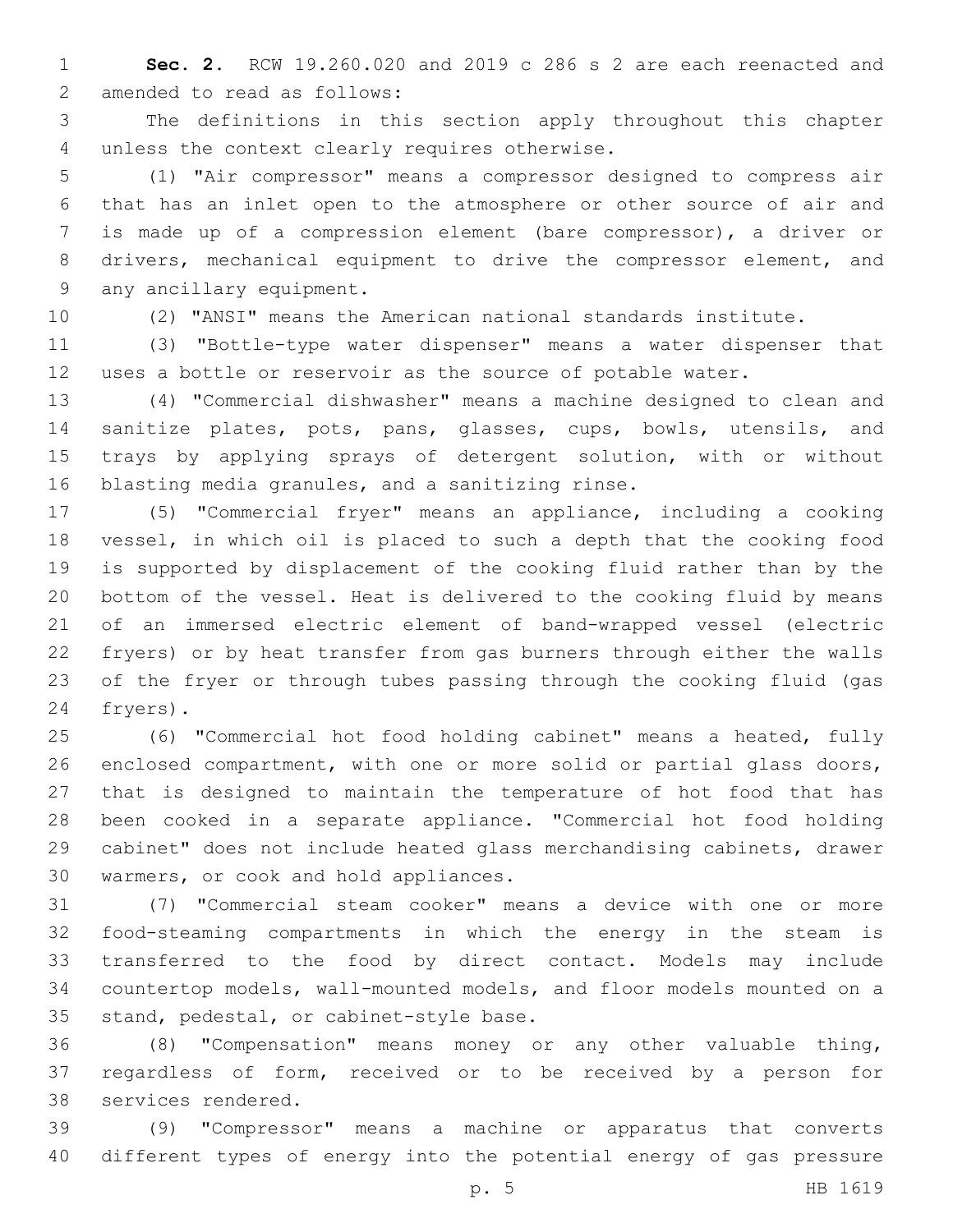for displacement and compression of gaseous media to any higher- pressure values above atmospheric pressure and has a pressure ratio 3 at full-load operating pressure greater than 1.3.

 (10) "Cook and hold appliance" means a multiple mode appliance intended for cooking food that may be used to hold the temperature of the food that has been cooked in the same appliance.

(11) "CTA" means the consumer technology association.

(12) "Department" means the department of commerce.

 (13) "Drawer warmer" means an appliance that consists of one or more heated drawers and that is designed to hold hot food that has been cooked in a separate appliance at a specified temperature.

 (14) "Electric storage water heater" means a consumer product that uses electricity as the energy source to heat domestic potable water, has a nameplate input rating of twelve kilowatts or less, contains nominally forty gallons but no more than one hundred twenty gallons of rated hot water storage volume, and supplies a maximum hot water delivery temperature less than one hundred eighty degrees 18 Fahrenheit.

 (15) "General service lamp" has the same meaning as set forth in the action published at 82 Fed. Reg. 7276, 7321-22 (January 19, 2017) and modified by the action published at 82 Fed. Reg. 7322, 7333 22 (January 19, 2017).

 (16) "Heated glass merchandising cabinet" means an appliance with a heated cabinet constructed of glass or clear plastic doors which, with seventy percent or more clear area, is designed to display and maintain the temperature of hot food that has been cooked in a 27 separate appliance.

 (17) "High color rendering index fluorescent lamp" or "high CRI fluorescent lamp" means a fluorescent lamp with a color rendering index of eighty-seven or greater that is not a compact fluorescent 31 lamp.

 (18) "Hot water dispenser" means a small electric water heater that has a measured storage volume of no greater than one gallon.

 (19) "Mini-tank electric water heater" means a small electric water heater that has a measured storage volume of more than one gallon and a rated storage volume of less than twenty gallons.

 (20) "Point-of-use water dispenser" means a water dispenser that uses a pressurized water utility connection as the source of potable 39 water.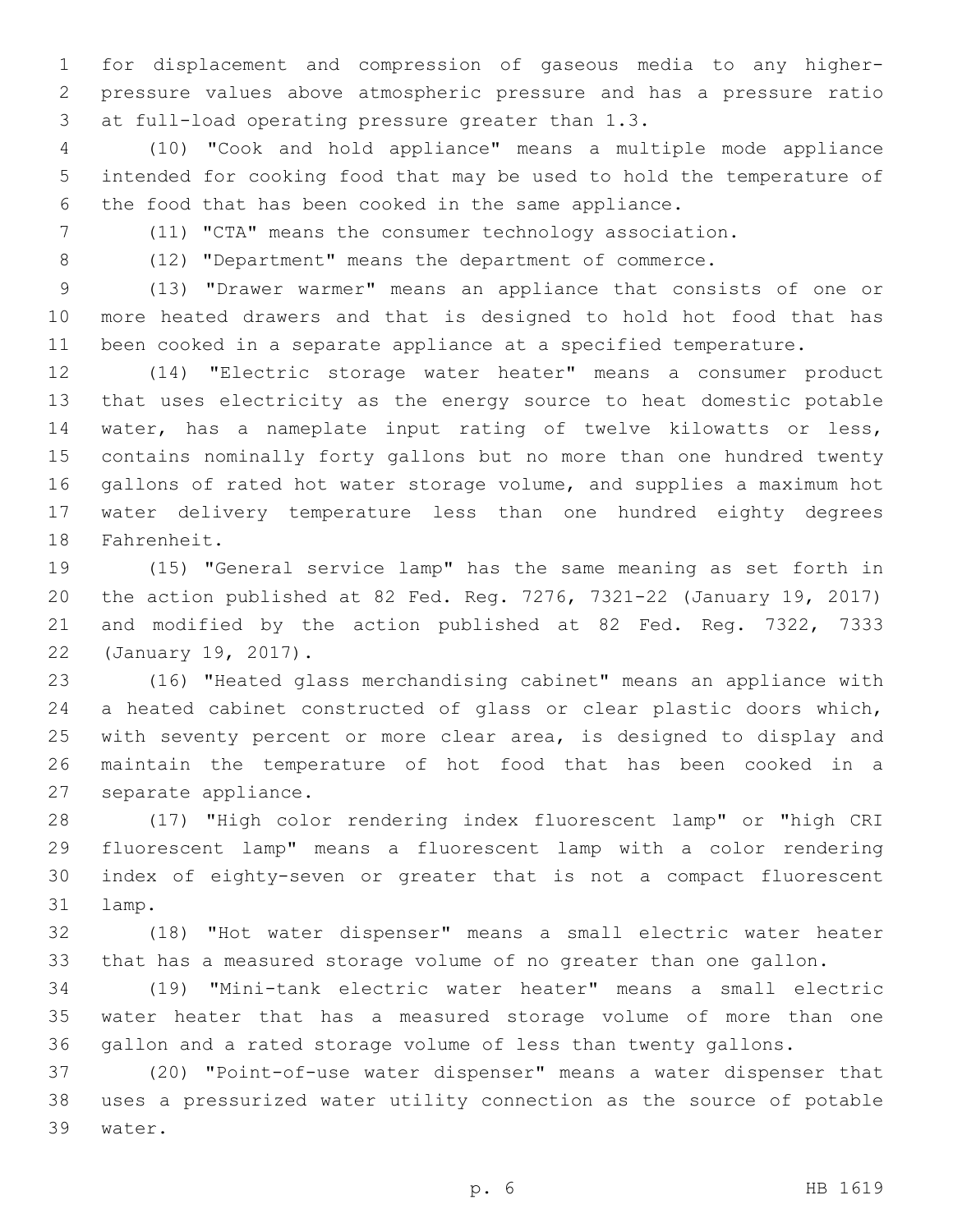(21) "Portable air conditioner" means a portable encased assembly, other than a packaged terminal air conditioner, room air conditioner, or dehumidifier, that delivers cooled, conditioned air to an enclosed space, and is powered by single-phase electric current. It includes a source of refrigeration and may include additional means for air circulation and heating and may be a single-7 duct or a dual-duct portable air conditioner.

 (22) "Portable electric spa" means a factory-built electric spa or hot tub, which may or may not include any combination of integral controls, water heating, or water circulating equipment.

 (23) "Pressure regulator" means a device that maintains constant operating pressure immediately downstream from the device, given 13 higher pressure upstream.

 (24) (("Residential pool pump" means a pump used to circulate and 15 filter pool water in order to maintain clarity and sanitation.

16 (25))) "Residential ventilating fan" means a ((ceiling, wall- mounted, or remotely mounted in-line)) fan ((designed to be used in a 18 bathroom or utility room)) whose purpose is to ((move objectionable 19 air from inside the building to the outdoors)) actively supply air to or remove air from the inside of a residence. A "residential ventilating fan" may also be designed to filter incoming air. "Residential ventilating fan" includes, but is not limited to: 23 Ceiling and wall-mounted fans, or remotely mounted in-line fans, 24 designed to be used in a bathroom or utility room; and supply fans 25 designed to provide air to the indoor space.

 ( $(\overline{26})$ ) (25) "Signage display" means an analog or digital device designed primarily for the display for computer-generated signals that is not marketed for use as a computer monitor or a television.

29  $((+27))$   $(26)$  "Spray sprinkler body" means the exterior case or shell of a sprinkler incorporating a means of connection to the piping system designed to convey water to a nozzle or orifice.

 (((28) "Uninterruptible power supply" means a battery charger 33 consisting of a number of convertors, switches, and energy storage devices such as batteries, constituting a power system for maintaining continuity of load power in case of input power failure.

 $(29)$ ) (27) "Water cooler" means a freestanding device that consumes energy to cool or heat potable water, including cold only units, hot and cold units, cook and cold units, storage-type units, 39 and on-demand units.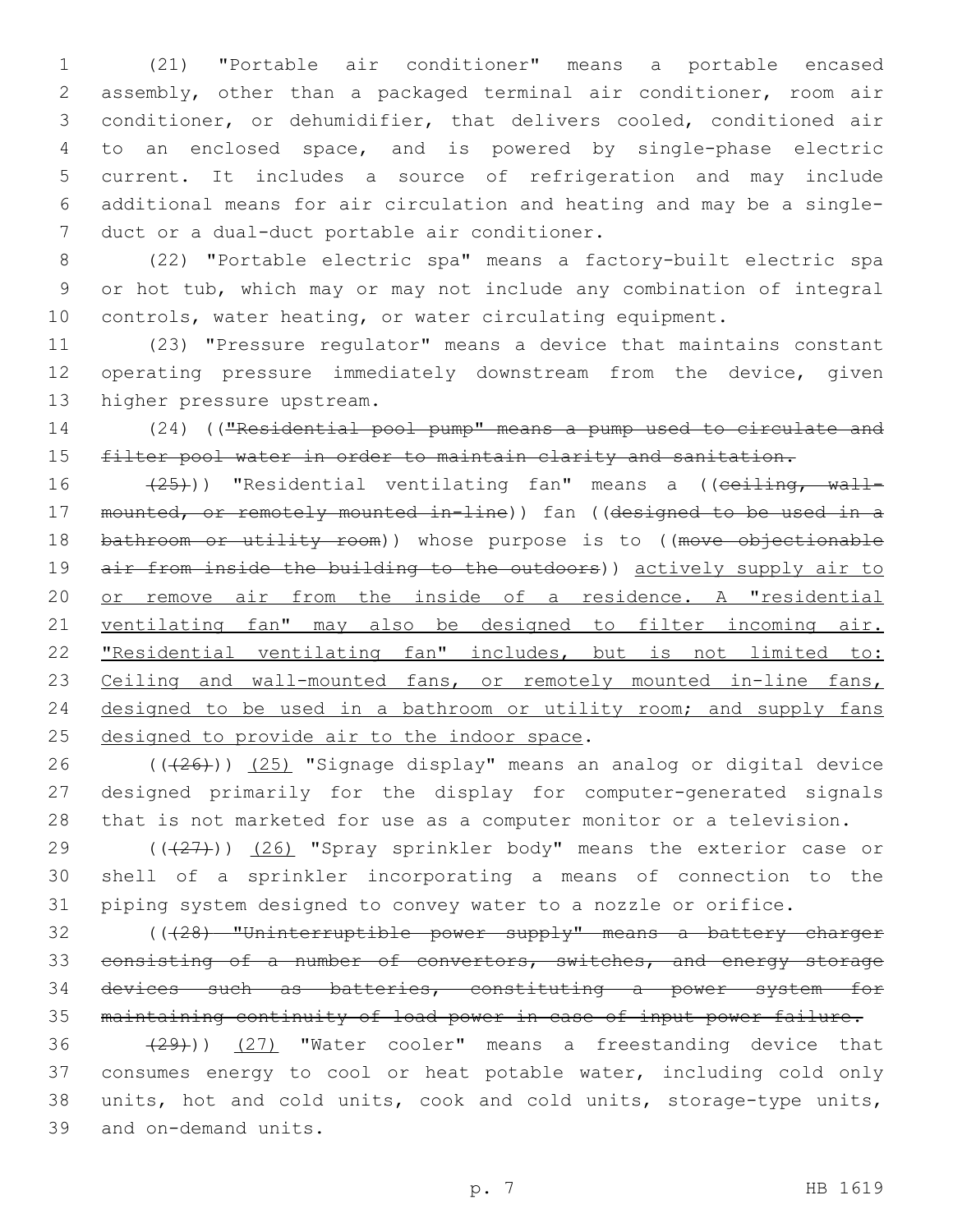1 (28) "Air purifier," also known as "room air cleaner," means an 2 electric, cord-connected, portable appliance with the primary 3 function of removing particulate matter from the air and that can be 4 moved from room to room. 5 (29) "Commercial oven" means a chamber designed for heating, 6 roasting, or baking food by conduction, convection, radiation, or 7 electromagnetic energy, or any combination thereof. 8 (30)(a) "Electric vehicle supply equipment" means the conductors, 9 including the ungrounded, grounded, and equipment grounding 10 conductors, the electric vehicle connectors, attachment plugs, and 11 all other fittings, devices, power outlets, or apparatuses installed 12 specifically for the purpose of delivering energy from the premises 13 wiring to the electric vehicle. Charging cords with NEMA 5-15P and 14 NEMA 5-20P attachment plugs are considered electric vehicle supply 15 equipment. 16 (b) "Electric vehicle supply equipment" does not include the 17 conductors, connectors, and fittings that are part of a vehicle. 18 (31) "Industrial air purifier" means an indoor air cleaning 19 device manufactured, advertised, marketed, labeled, and used solely 20 for industrial use that is marketed solely through industrial supply 21 outlets or businesses and prominently labeled as "Solely for 22 industrial use. Potential health hazard: Emits ozone". 23 **Sec. 3.** RCW 19.260.030 and 2019 c 286 s 3 are each amended to 24 read as follows: 25 (1) This chapter applies to the following types of new products 26 sold, offered for sale, or installed in the state: 27 (a) Hot water dispensers and mini-tank electric water heaters; 28 (b) Bottle-type water dispensers and point-of-use water 29 dispensers; 30 (c) ((Residential pool pumps and portable)) Portable electric 31 spas; 32 (d) Tub spout diverters; 33 (e) Commercial hot food holding cabinets; 34 (f) Air compressors; 35 (g) Commercial fryers, commercial dishwashers, and commercial 36 steam cookers; 37 (h) Computers and computer monitors; 38 (i) Faucets; 39 (i) High CRI fluorescent lamps; p. 8 HB 1619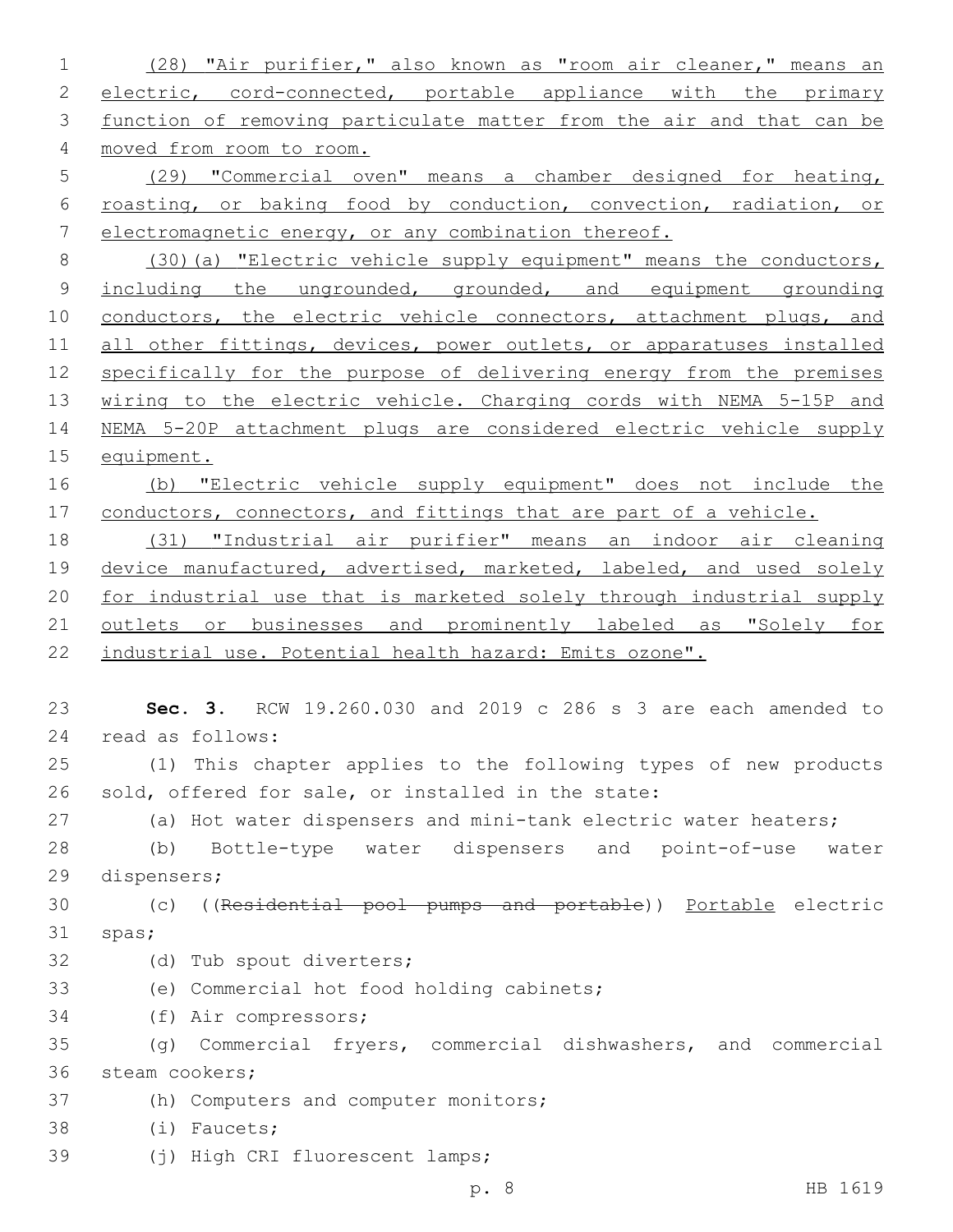(k) Portable air conditioners;1 (l) Residential ventilating fans;2 (m) Showerheads;3 (n) Spray sprinkler bodies;4 5 (o) ((Uninterruptible power supplies;  $(p+1)$ ) Urinals and water closets;  $($   $((\neg \rightarrow))$   $(p)$  Water coolers; 8  $((+r))$  (q) General service lamps; ((and 9 (s)) (r) Electric storage water heaters; 10 (s) Air purifiers other than industrial air purifiers; 11 (t) Commercial ovens; and 12 (u) Electric vehicle supply equipment. 13 (2) This chapter applies equally to products whether they are 14 sold, offered for sale, or installed as stand-alone products or as 15 components of other products. 16 (3) This chapter does not apply to: 17 (a) New products manufactured in the state and sold outside the 18 state; 19 (b) New products manufactured outside the state and sold at 20 wholesale inside the state for final retail sale and installation 21 outside the state; 22 (c) Products installed in mobile manufactured homes at the time 23 of construction; or 24 (d) Products designed expressly for installation and use in 25 recreational vehicles. 26 **Sec. 4.** RCW 19.260.040 and 2019 c 286 s 4 are each amended to 27 read as follows: 28 Except as provided in subsection (1) of this section, the minimum 29 efficiency standards specified in this section apply to the types of 30 new products set forth in RCW 19.260.030 as of the effective dates 31 set forth in RCW 19.260.050. 32 (1) The department may adopt by rule a more recent version of any 33 standard or test method established in this section, including any 34 product definition associated with the standard or test method, in 35 order to maintain or improve consistency with other comparable 36 standards in other states. 37 (2)(a) The standby energy consumption of bottle-type water 38 dispensers, and point-of-use water dispensers, dispensing both hot

p. 9 HB 1619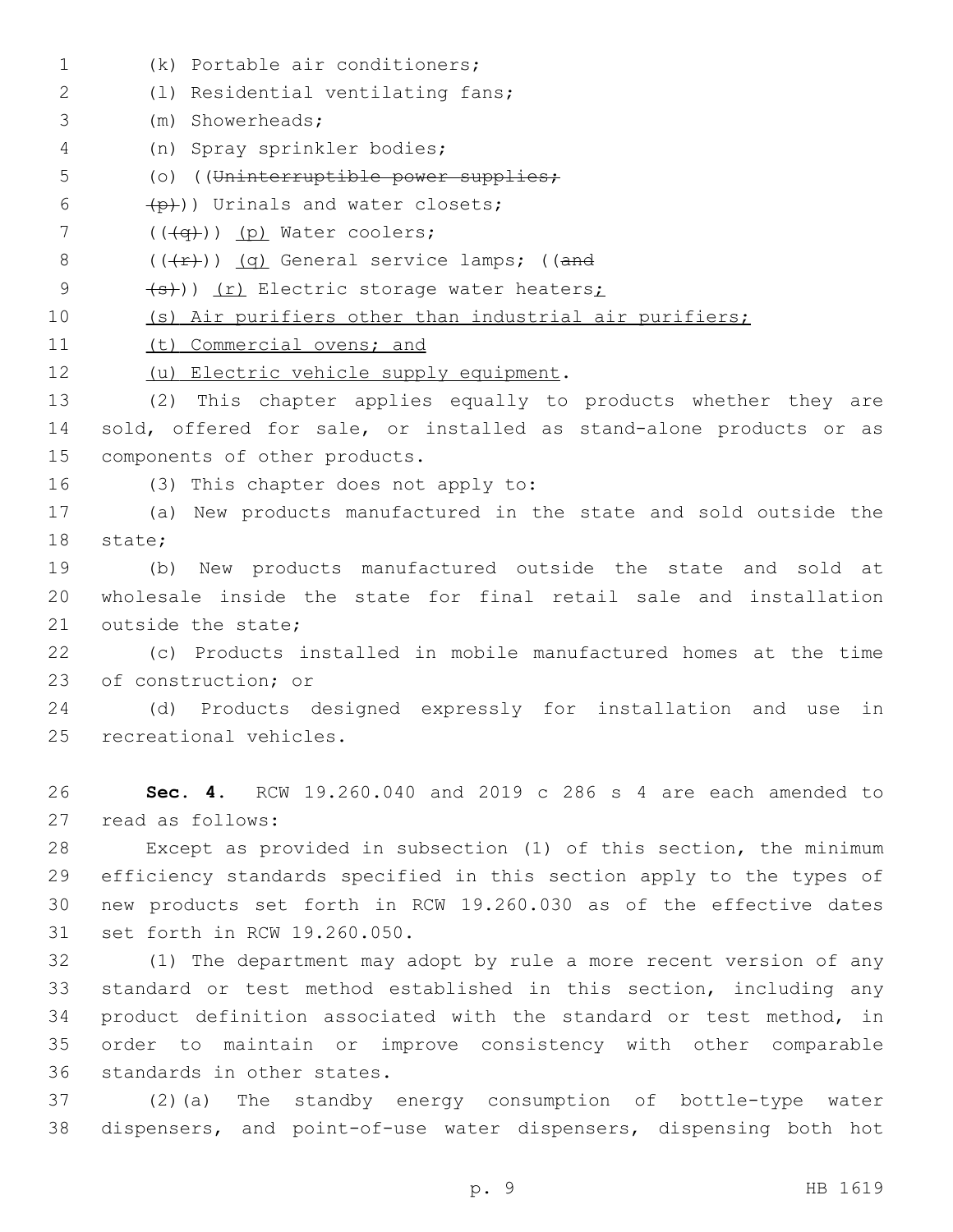and cold water, manufactured on or after January 1, 2010, shall not 2 exceed 1.2 kWh/day.

 (b) The test method for water dispensers shall be the environmental protection agency energy star program requirements for 5 bottled water coolers version 1.1.

 (3)(a) The standby energy consumption of hot water dispensers and mini-tank electric water heaters manufactured on or after January 1, 8 2010, shall be not greater than 35 watts.

(b) This subsection does not apply to any water heater:

 (i) That is within the scope of 42 U.S.C. Sec. 6292(a)(4) or 6311(1);

 (ii) That has a rated storage volume of less than 20 gallons; and (iii) For which there is no federal test method applicable to 14 that type of water heater.

 (c) Hot water dispensers shall be tested in accordance with the method specified in the California Code of Regulations, Title 20, 17 section 1604 in effect as of July 26, 2009.

 (d) Mini-tank electric water heaters shall be tested in accordance with the method specified in the California Code of Regulations, Title 20, section 1604 in effect as of July 26, 2009.

21 (4) The following standards are established for ((residential 22 pool pumps and)) portable electric spas:

23 (a) ((Residential pool pumps manufactured on or after January  $1<sub>r</sub>$  2010, and until July 18, 2021, must meet requirements specified in 25 the California Code of Regulations, Title 20, section 1605.3 in effect as of July 26, 2009. Beginning July 19, 2021, residential pool pumps must meet requirements specified in the dedicated-purpose pool 28 pump rule published by the United States department of energy on January 18, 2017, (82 Fed. Reg. 5650) and effective on May 18, 2017.

 (b) Through December 31, 2019, portable electric spas manufactured on or after January 1, 2010, must meet requirements specified in the California Code of Regulations, Title 20, section 33 1605.3 in effect as of July 26, 2009.) Beginning January 1, 2020, portable electric spas must meet the requirements of the American national standard for portable electric spa energy efficiency (ANSI/ APSP/ICC-14 2014). Beginning January 1, 2024, portable electric spas must meet the requirements specified in the California code of 38 regulations, title 20, section 1605.3 in effect as of January 1, 2022.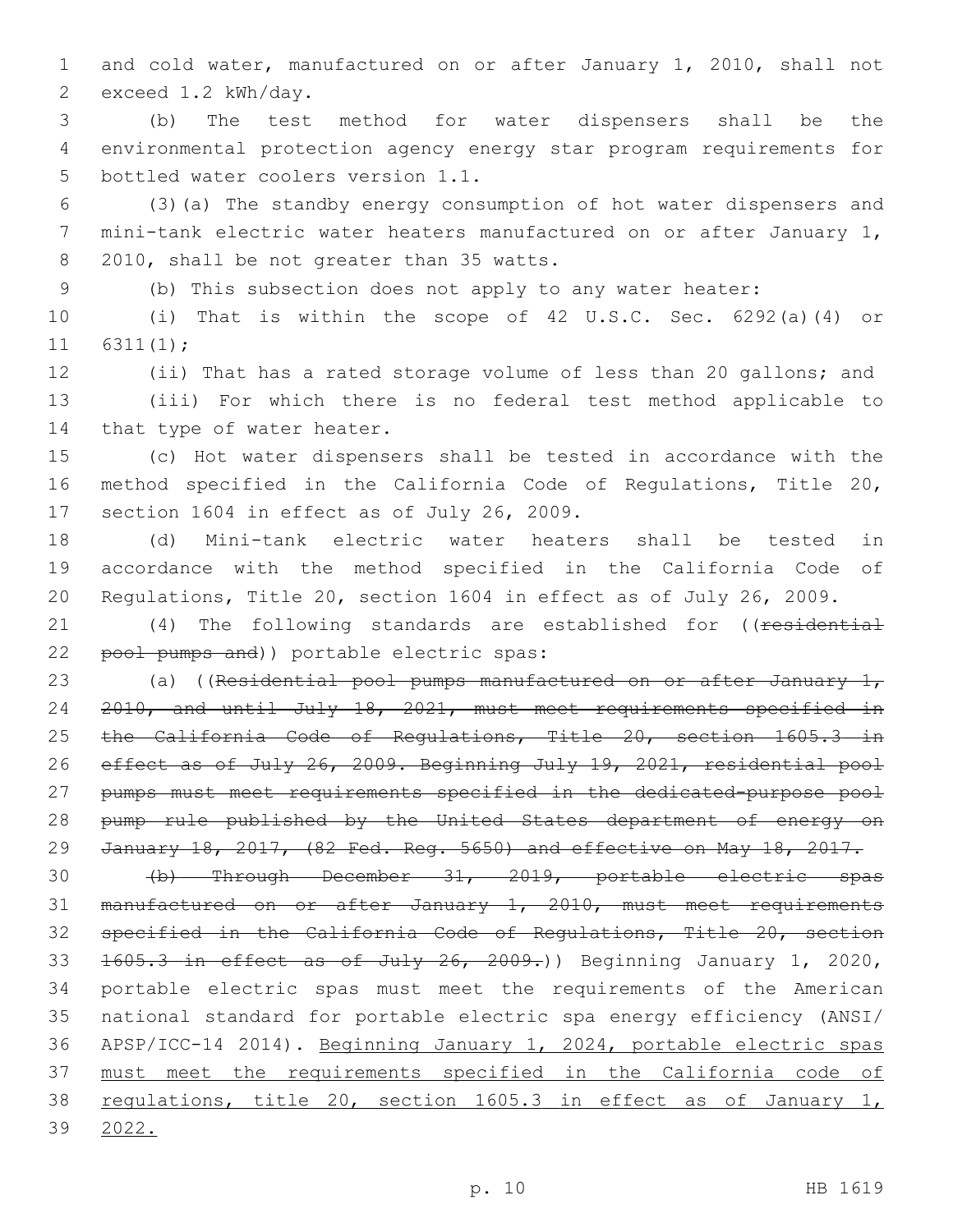(((c) Through December 31, 2019, portable electric spas must be tested in accordance with the method specified in the California Code of Regulations, Title 20, section 1604 in effect as of July 26, 2009.)) (b) Beginning January 1, 2020, portable electric spas must be tested in accordance with the method specified in the American national standard for portable electric spa energy efficiency (ANSI/ APSP/ICC-14 2014). Beginning January 1, 2024, portable electric spas must be tested in accordance with the method specified in the California code of regulations, title 20, section 1605.3 in effect as of January 1, 2022.

11 (5)(((a) The idle energy rate of commercial hot food holding cabinets manufactured on or after January 1, 2010, shall be no 13 greater than 40 watts per cubic foot of measured interior volume.

 (b) The idle energy rate of commercial hot food holding cabinets shall be determined using ANSI/ASTM F2140-11 standard test method for the performance of hot food holding cabinets (test for idle energy rate dry test). Commercial hot food holding cabinet interior volume shall be calculated using straight line segments following the gross 19 interior dimensions of the appliance and using the following equation: Interior height x interior width x interior depth. Interior 21 volume shall not account for racks, air plenums, or other interior 22 parts.)) Commercial hot food holding cabinets must meet the 23 qualification criteria of the energy star program requirements product specification for commercial hot food holding cabinets, version 2.0.

 (6) Commercial dishwashers included in the scope of the environmental protection agency energy star program product specification for commercial dishwashers, version 2.0, must meet the 29 qualification criteria of that specification.

 (7) Commercial fryers included in the scope of the environmental protection agency energy star program product specification for commercial fryers, version 2.0, must meet the qualification criteria 33 for that specification.

 (8) Commercial steam cookers must meet the requirements of the environmental protection agency energy star program product specification for commercial steam cookers, version 1.2.

 (9) Computers and computer monitors must meet the requirements in the California Code of Regulations, Title 20, section 1605.3(v) as adopted on May 10, 2017, and amended on November 8, 2017, as measured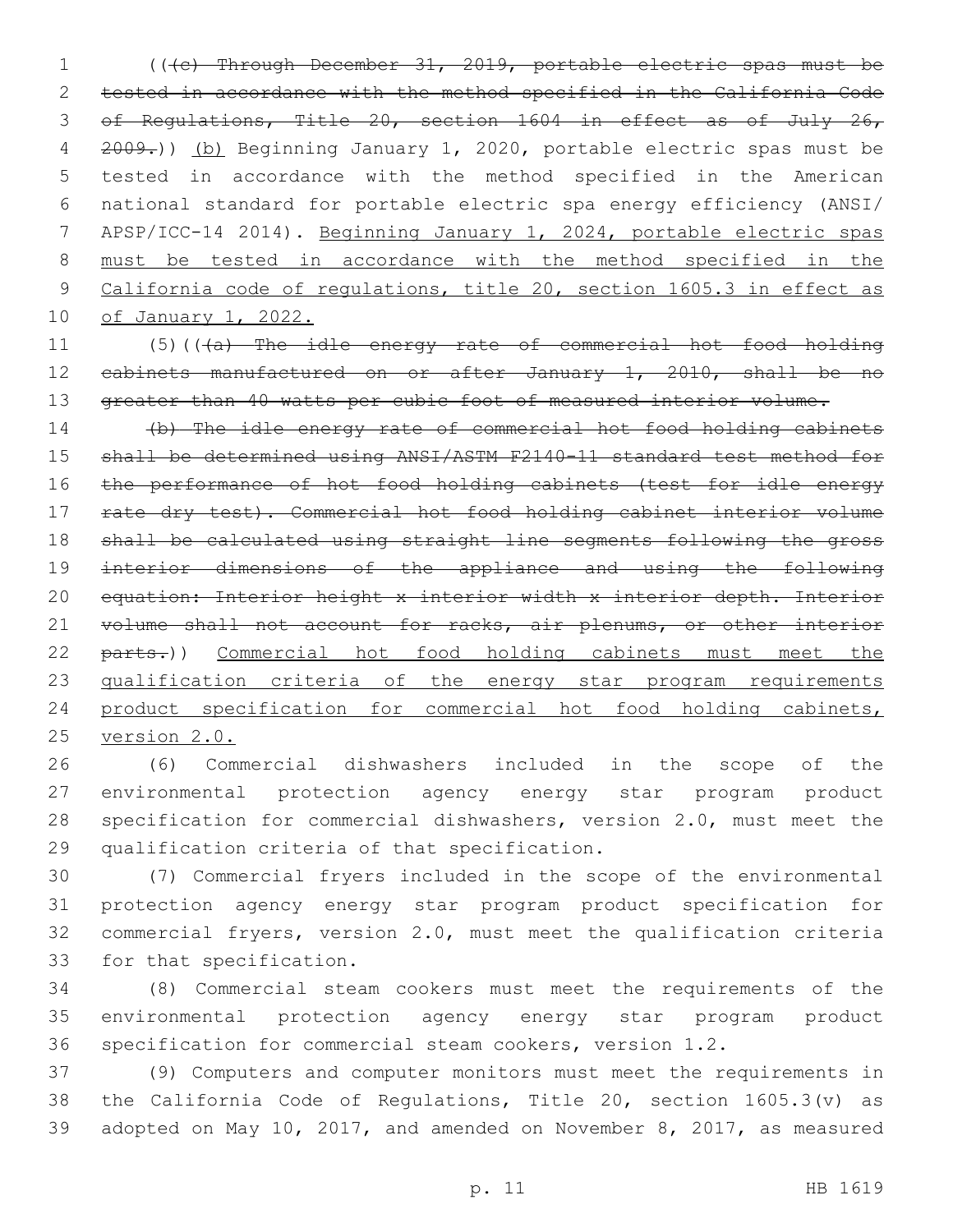in accordance with test methods prescribed in section 1604(v) of 2 those regulations.

 (10) Air compressors that meet the twelve criteria listed on page 350 to 351 of the "energy conservation standards for air compressors" final rule issued by the United States department of energy on December 5, 2016, must meet the requirements in table 1 on page 352 following the instructions on page 353 and as measured in accordance with the "uniform test method for certain air compressors" under 10 C.F.R. Part 431 (Appendix A to Subpart T) as in effect on July 3, 10 2017.

 (11) High CRI fluorescent lamps must meet the requirements in 10 C.F.R. Sec. 430.32(n)(4) in effect as of January 3, 2017, as measured in accordance with the test methods prescribed in 10 C.F.R. Sec. 430.23 (appendix R to subpart B of part 430) in effect as of January 15 3, 2017.

 (12) Portable air conditioners must have a combined energy efficiency ratio, as measured in accordance with the test methods prescribed in 10 C.F.R. Sec. 430.23 (appendix CC to subpart B of part 430) in effect as of January 3, 2017, that is greater than or equal 20 to:

 $1.04 \times$ *SACC* 22 (3.7117 × *SACC* <sup>0.6384</sup>)

where "SACC" is seasonally adjusted cooling capacity in Btu/h.

 (13)(a) Residential ventilating fans must meet the qualification criteria of the environmental protection agency energy star program 26 product specification for residential ventilating fans, version  $3.2<sub>L</sub>$ consistent with the timeline specified in RCW 19.260.050(3).

 (b) Residential ventilating fans must meet the qualification criteria of the environmental protection agency energy star program product specification for residential ventilating fans, version 4.1, consistent with the timeline specified in RCW 19.260.050(3).

 (14) Spray sprinkler bodies that are not specifically excluded from the scope of the environmental protection agency water sense program product specification for spray sprinkler bodies, version 1.0, must include an integral pressure regulator and must meet the water efficiency and performance criteria and other requirements of 37 that specification.

 (15) The following products that are within the scope and definition of the applicable regulation must meet the requirements in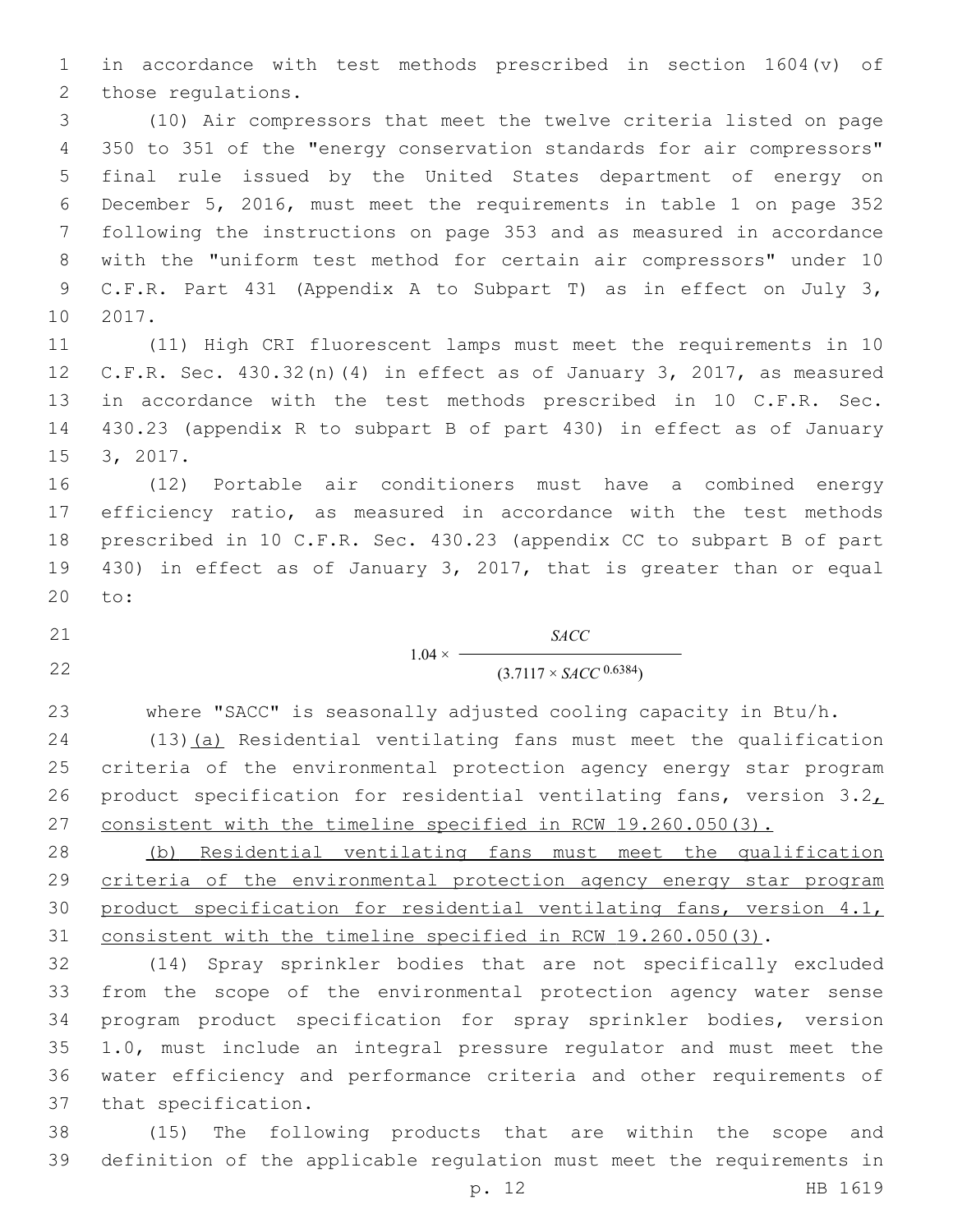the California Code of Regulations, Title 20, section 1605.3 in effect as of January 1, 2018, as measured in accordance with the test methods prescribed in the California Code of Regulations, Title 20, 4 section 1604 in effect as of January 1, 2018:

- 5 (a) Showerheads;
- (b) Tub spout diverters;6
- 7 (c) Showerhead tub spout diverter combinations;
- 8 (d) Lavatory faucets and replacement aerators;
- 9 (e) Kitchen faucets and replacement aerators;
- 

## 10 (f) Public lavatory faucets and replacement aerators;

- 11 (g) Urinals; and
- 12 (h) Water closets.

13 (16) ((Uninterruptible power supplies that utilize a NEMA 1-15P 14 or 5-15P input plug and have an AC output must have an average load 15 adjusted efficiency that meets or exceeds the values shown on page 16 193 of the prepublication final rule "Energy Conservation Program: 17 Energy Conservation Standards for Uninterruptible Power Supplies" 18 issued by the United States department of energy on December 28, 19 2016, as measured in accordance with test procedures prescribed in 20 Appendix Y to Subpart B of Part 430 of Title 10 of the Code of 21 Federal Regulations "Uniform Test Method for Measuring the Energy 22 Consumption of Battery Chargers" in effect as of January 11, 2017.

 $(17)$ )) Water coolers included in the scope of the environmental protection agency energy star program product specification for water coolers, version 2.0, must have an on mode with no water draw energy consumption less than or equal to the following values as measured in accordance with the test requirements of that program:

28 (a) 0.16 kilowatt-hours per day for cold-only units and cook and 29 cold units;

30 (b) 0.87 kilowatt-hours per day for storage type hot and cold 31 units; and

32 (c) 0.18 kilowatt-hours per day for on demand hot and cold units.

33 (((418))) (17) General service lamps must meet or exceed a lamp efficacy of 45 lumens per watt, when tested in accordance with the applicable federal test procedures for general service lamps prescribed in 10 C.F.R. Sec. 430.23 in effect as of January 3, 2017.

 (18) Air purifiers other than industrial air purifiers must meet the qualification criteria of the environmental protection agency 39 energy star program product specification for room air cleaners, version 2.0.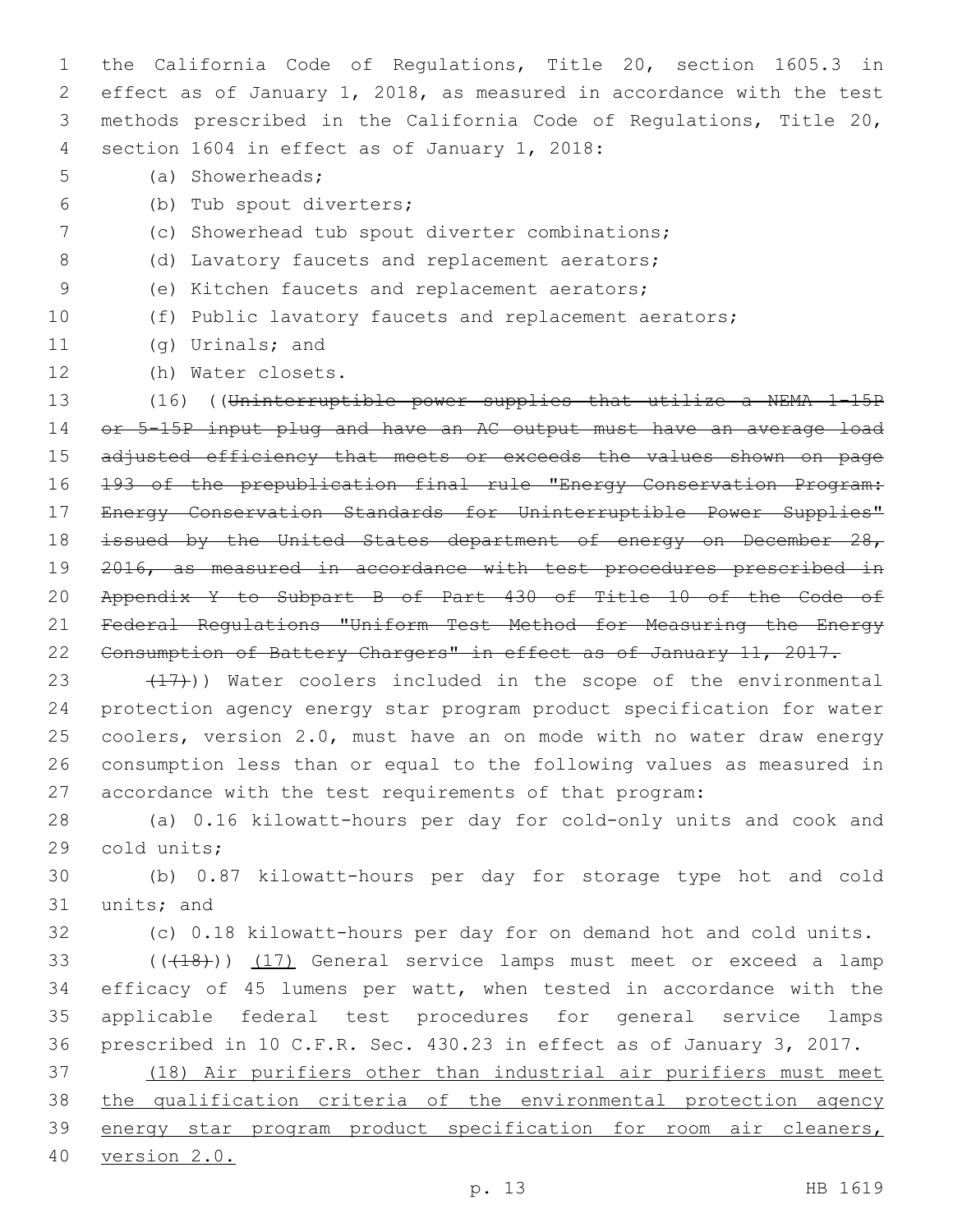(19) Commercial ovens included in the scope of the energy star program requirements product specification for commercial ovens, version 2.2, must meet the qualification criteria of that specification. (20) Electric vehicle supply equipment included in the scope of the energy star program requirements product specification for electric vehicle supply equipment, version 1.1, must meet the qualification criteria of that specification. Electric vehicle supply equipment operated by electric vehicle service providers subject to 10 chapter 19.94 RCW is exempt from this requirement. **Sec. 5.** RCW 19.260.050 and 2019 c 286 s 6 are each amended to 12 read as follows: (1) The following products, if manufactured on or after January 1, 2010, may not be sold or offered in the state unless the efficiency of the new product meets or exceeds the efficiency 16 standards set forth in RCW 19.260.040: (a) Hot water dispensers and mini-tank electric water heaters; (b) Bottle-type water dispensers and point-of-use water 19 dispensers; 20 (c) ((Residential pool pumps and portable)) Portable electric 21 spas; 22 (d) Tub spout diverters; and 23 (e) Commercial hot food holding cabinets. (2) The following products, if manufactured on or after January 1, 2010, may not be installed for compensation in the state on or after January 1, 2011, unless the efficiency of the new product meets or exceeds the efficiency standards set forth in RCW 19.260.040: (a) Hot water dispensers and mini-tank electric water heaters; (b) Bottle-type water dispensers and point-of-use water 30 dispensers; (c) ((Residential pool pumps and portable)) Portable electric 32 spas; 33 (d) Tub spout diverters; and (e) Commercial hot food holding cabinets.34 (3) The following products, if manufactured on or after January 1, 2021, may not be sold or offered for sale, lease, or rent in the state unless the efficiency of the new product meets or exceeds the 38 efficiency standards set forth in RCW 19.260.040: 39 (a) Commercial dishwashers;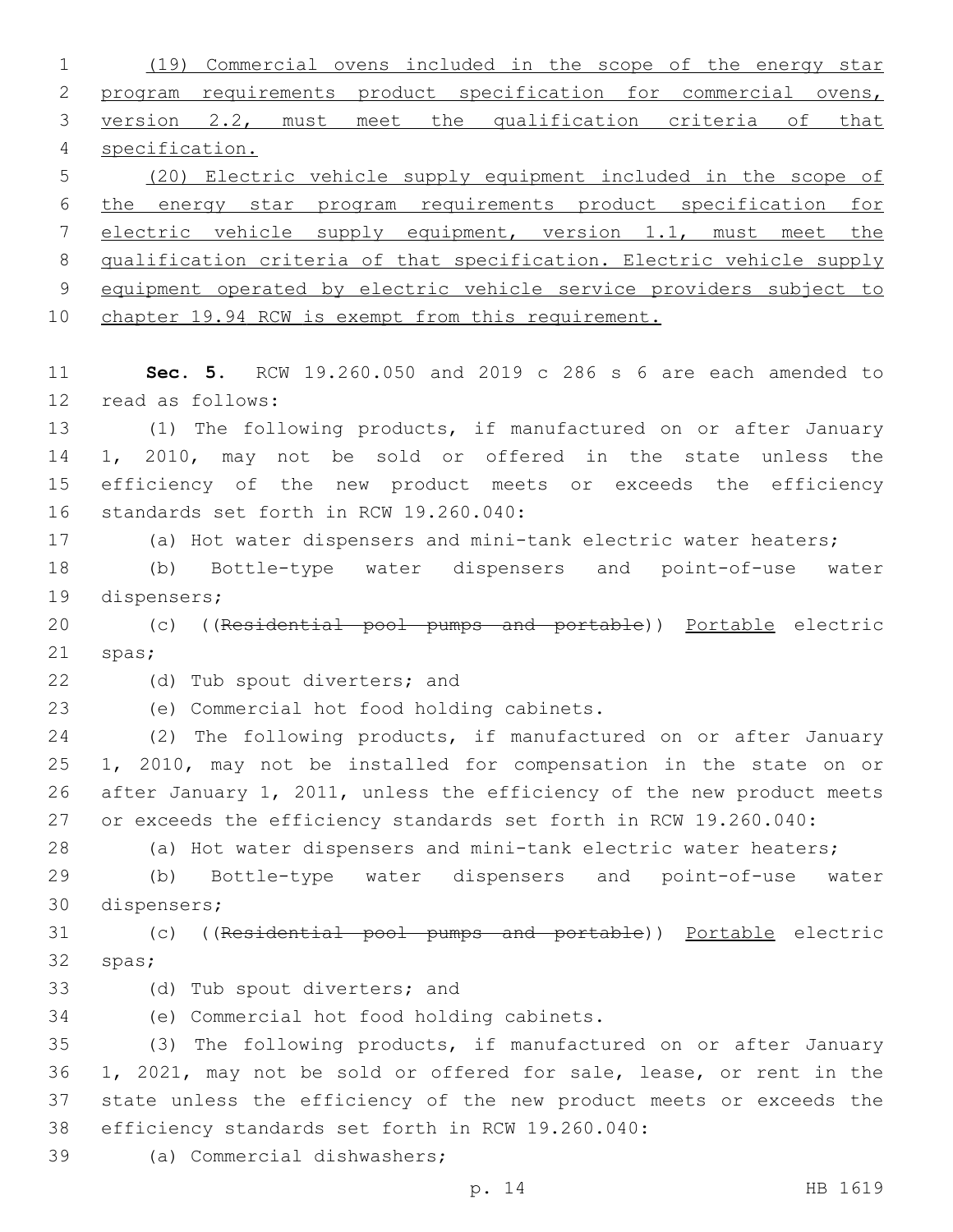| $\mathbf 1$ | (b) Commercial fryers;                                               |
|-------------|----------------------------------------------------------------------|
| 2           | (c) Commercial steam cookers;                                        |
| 3           | (d) Computers or computer monitors;                                  |
| 4           | (e) Faucets;                                                         |
| 5           | (f) Residential ventilating fans that meet the standard specified    |
| 6           | in RCW 19.260.040(13)(a);                                            |
| 7           | (g) Spray sprinkler bodies;                                          |
| 8           | (h) Showerheads;                                                     |
| 9           | (i) ((Uninterruptible power supplies;                                |
| 10          | $\overline{(+)}$ )) Urinals and water closets; and                   |
| 11          | $((\n+k))$ (i) Water coolers.                                        |
| 12          | (4) The following products, if manufactured on or after January      |
| 13          | 1, 2024, may not be sold or offered for sale, lease, or rent in the  |
| 14          | state unless the efficiency of the new product meets or exceeds the  |
| 15          | efficiency standards set forth in RCW 19.260.040:                    |
| 16          | (a) Air purifiers other than industrial air purifiers;               |
| 17          | (b) Commercial ovens;                                                |
| 18          | (c) Electric vehicle supply equipment; and                           |
| 19          | (d) Residential ventilating fans that meet the standard specified    |
| 20          | in RCW 19.260.040(13)(b).                                            |
| 21          | (5) Standards for the following products expire January 1, 2020:     |
| 22          | (a) Hot water dispensers; and                                        |
| 23          | Bottle-type water dispensers and point-of-use<br>(b)<br>water        |
| 24          | dispensers.                                                          |
| 25          | $((+5))$ (6) A new air compressor manufactured on or after January   |
| 26          | 1, 2022, may not be sold or offered for sale in the state unless the |
| 27          | efficiency of the new product meets or exceeds the efficiency        |
| 28          | standards set forth in RCW 19.260.040.                               |
| 29          | $((+6))$ (7) A new portable air conditioner manufactured on or       |
| 30          | after February 1, 2022, may not be sold or offered for sale in the   |
| 31          | state unless the efficiency of the new product meets or exceeds the  |
| 32          | efficiency standards set forth in RCW 19.260.040.                    |
| 33          | $((+7))$ (8) New general service lamps manufactured on or after      |
| 34          | January 1, 2020, may not be sold or offered for sale in the state    |
| 35          | unless the efficiency of the new product meets or exceeds the        |
| 36          | efficiency standards set forth in RCW 19.260.040.                    |
| 37          | $((+8+))$ (9) No new high CRI fluorescent lamps may be sold or       |
| 38          | offered for sale in the state after January 1, 2023, unless the      |
| 39          | efficiency of the new product meets or exceeds the efficiency        |
| 40          | standards set forth in RCW 19.260.040. The department may establish  |